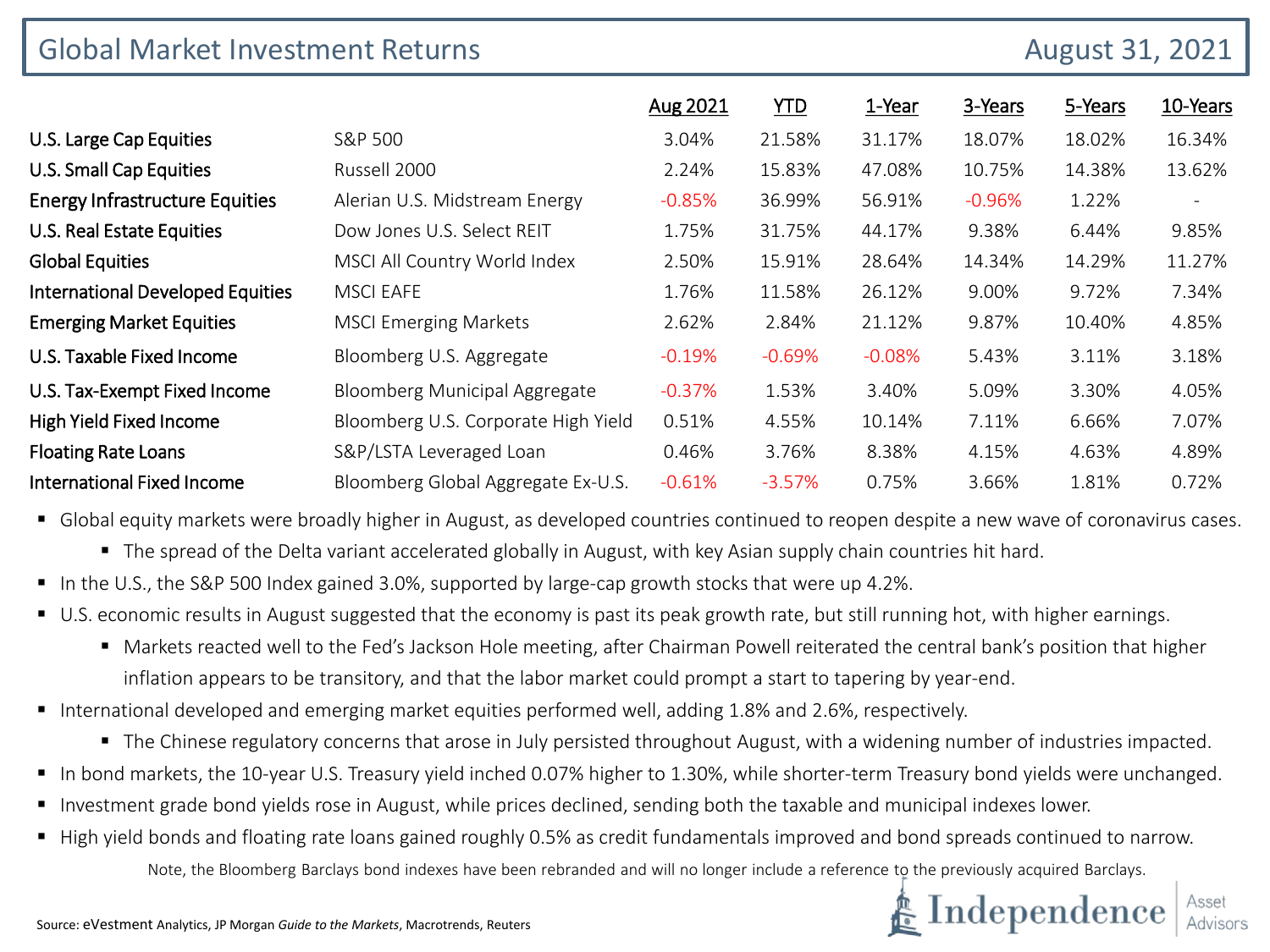### Economic Update

- The U.S. dollar strengthened 1.2% against the Canadian dollar in August, ending the month with an exchange rate of 1.2630.
- Canada's economy unexpectedly contracted in the second quarter, as GDP slowed at an annualized pace of 1.1%.
- This is down considerably from the revised 5.5% gain through the first three months of the year.
- Analysts had expected an economic expansion in the second quarter of 2.5%.
- The economic recovery appears to have fully stalled as economic growth in July appears to have fallen another 0.4%.
- Amid a fourth wave of the coronavirus, the Bank of Montreal cut its 2021 growth forecast and the Canadian dollar fell.



| <b>Date Range</b> | <b>USD to CAD</b> | $+/-$   | <b>\$USD 1,000,000</b> | <b>CAD Profile</b>                  |                            |  |  |
|-------------------|-------------------|---------|------------------------|-------------------------------------|----------------------------|--|--|
| <b>YTD</b>        | 1.2754-1.2630     | $-1.0%$ | \$CAD 1,263,031        | 3.7% (July 2021)<br>*Inflation Rate |                            |  |  |
| 1-Year            | 1.3031-1.2630     | $-3.1%$ | @ 1.2630               | Interest Rate                       | $0.25\%$ (7/14/2021)       |  |  |
| 3-Years           | 1.3077-1.2630     | $-3.4%$ | (8/31/2021)            | Information                         | http://www.bankofcanada.ca |  |  |
|                   |                   |         |                        |                                     |                            |  |  |

\*Total CPI Inflation

Sources: xe.com, Statistics Canada, bankofcanada.com, Reuters, Bloomberg

Independence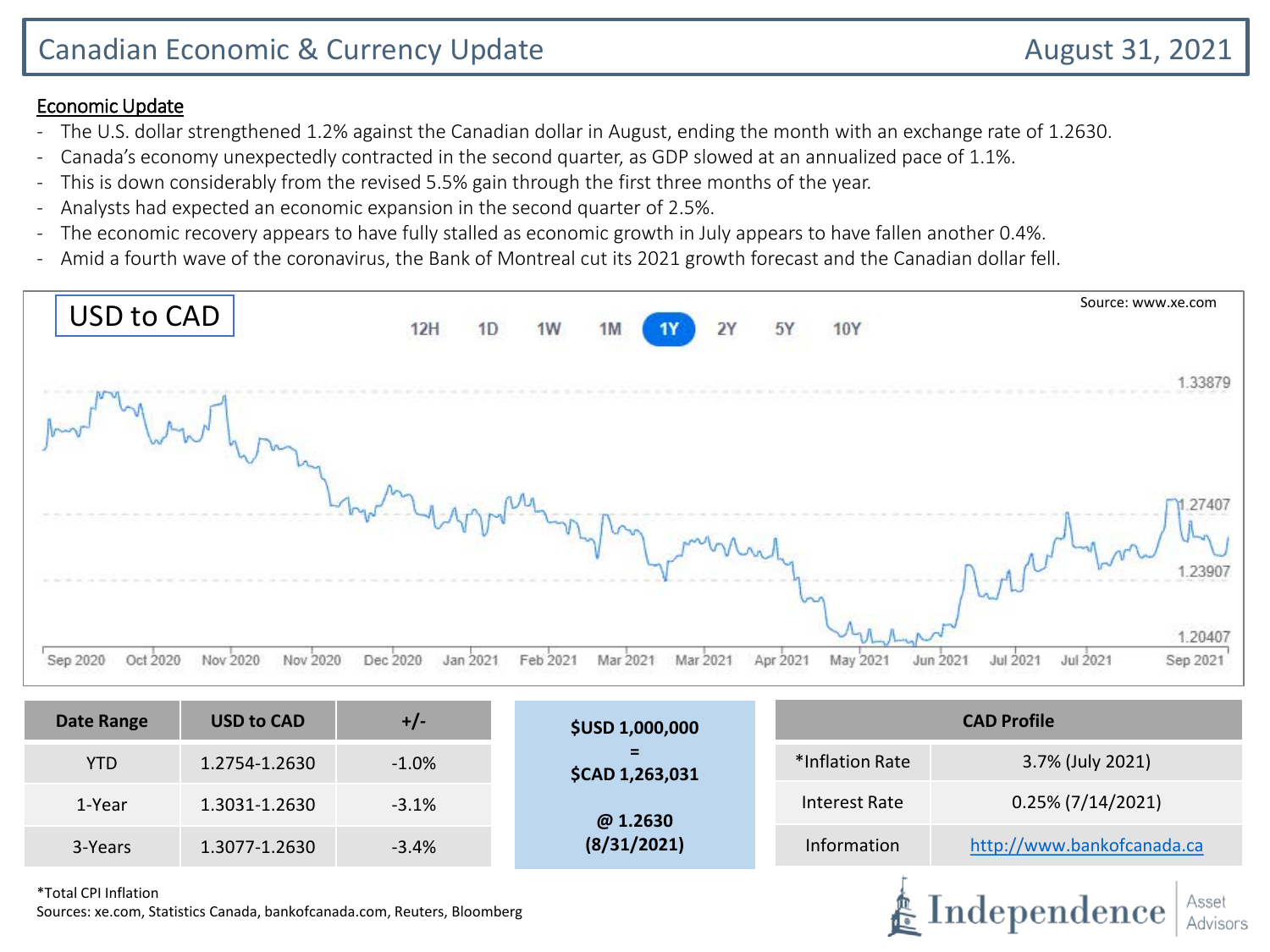# Copper Price History & Outlook **August 31, 2021**

The larger chart below shows the historical daily COMEX copper price, which is displayed in U.S. dollars per pound. The chart provides 20 years of price history as well as past recessions. The embedded chart provides a zoomed-in image of the 2021 calendar year copper price movement.

Copper prices were up \$0.85 per pound year-to-date, or 24.2%. Since the \$2.10 low point on March 23, 2020, prices have risen \$2.27 per pound, or 108.1%.

#### The price of copper was \$4.37 per pound as of August 31, 2021.



#### Copper Price Outlook

Copper prices ended August 2.5% lower, or \$0.11 per pound. Starting at \$4.48 per pound, the price of copper moved erratically throughout the month, dipping as much as \$0.44 per pound, or 9.8%, before mostly recovering.

Copper prices slumped to their lowest point in nearly two months. This was due to a combination of factors, including weak economic data and persistent demand fears, interest rate and tapering uncertainty, and Chinese production speculation. According to commodity strategists at Saxo Bank in Copenhagen, "We're seeing a breakdown in the technical, the growth outlook from China is not supportive and the dollar is challenging key resistance areas."

While copper prices mostly recovered in August, the concerns raised above are likely to linger. The outlook remains for prices to fluctuate, while moving slightly lower by year-end.

Independenc

Sources: Macrotrends, Reuters, London Metal Exchange (Copper), Saxo Bank (Copenhagen)